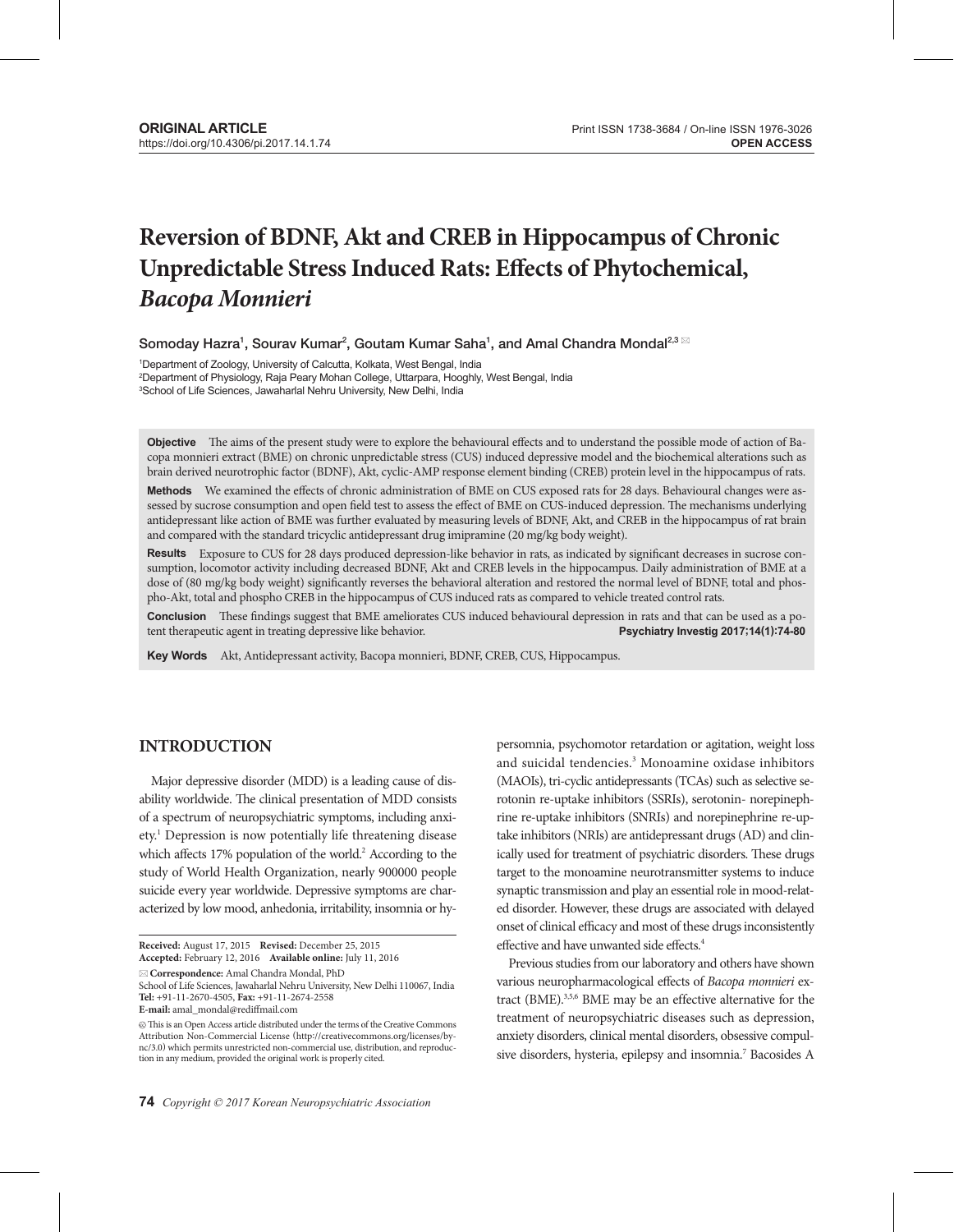and B, present in BME are the active principle constituents responsible for *Bacopa's* cognitive effects.<sup>8</sup> Bacoside A and bacopasides, the chief constituents present in BME are responsible for its pharmacological effects.9 BME has also shown for its therapeutic effect in other stress induced models like tail suspension test, forced swim test and learned helplessness.<sup>3,10</sup>

Chronic unpredictable stress (CUS) in rodents is an established and most reliable model of depression.<sup>4</sup> It leads to neurochemical and behavioral alterations that are analogous to those observed in depressed human patients, including increases in stress hormones, hippocampal atrophy, increased anxiety and depressive behaviors, and cognitive impairments.<sup>11</sup> In CUS model, rats are exposed to different types of unpredictable stressors. Several types of behavioral tests including sucrose preference test, open field test<sup>5,12</sup> and elevated plus maze were performed to assess anhedonia, depression and anxiety like behavior.<sup>6</sup>

Neurotrophins the key molecules in specific brain regions is responsible for neuronal growth, maintenance, cellular differentiation and survival of neurons in the central nervous system.<sup>3</sup> Neurotrophins include brain derived neurotrophic factor (BDNF), nerve growth factor (NGF), neurotrophins 3 (NT-3) and 4 (NT-4). BDNF is the best characterized among all neurotrophins because of its role in synaptic plasticity<sup>13</sup> and its potential role in the disease pathology or treatment of many psychiatric diseases.14 Recent data suggest that mature BDNF activates different intracellular signaling pathways<sup>15</sup> through its high-affinity tropomyosin receptor kinase B (TrkB) receptor. When BDNF is bound to cognate receptor TrkB, it induces its dimerization and the receptor tyrosine kinase is autophosphorylated, leading to activation of hippocampal intracellular signaling cascades.<sup>3</sup> There are several signal transduction pathways found that BDNF-TrkB activation can regulate downstream molecules.16 The phosphatidylinositol 3-kinase (PI3K) pathway activates serine/threonine kinase and the mitogenactivated protein kinase (MAPK) or extracellular signal regulated kinase (ERK) pathway activate several downstream effectors. Each of these signaling pathways confers the unique function of BDNF on cells.<sup>17</sup> Our recent findings show that depression like changes were reversed by chronic BME treatment.3,5,6 This present preclinical animal model suggests considerable protection against depression related neurodegeneration and to find out if it modulates downstream signalling pathways. Considering the information mentioned above, the aims of this present study was to investigate the AD like effect of BME on the hippocampal BDNF and its downstream signaling molecule like Akt and CREB protein in stress induced behavioral model of depression.

## **METHODS**

#### **Animals**

Male Sprague-Dawley rats (180−220 gm) were obtained from the animal care and maintenance division of Chittaranjan National Cancer Institute (CNCI), Kolkata, India. The animals were maintained on a 12 h light/dark cycle (lights on at 6:00 a.m., lights off at 6:00 p.m.) under controlled temperature conditions (22±2°C), and given standard food and water ad libitum. They were allowed to acclimatize for one week before experiments begin. The rats were randomly assigned to four groups, Vehicle control, CUS plus vehicle, CUS plus BME (80 mg/kg b.w.) and CUS plus IMI (20 mg/kg b.w.). There were no significant changes found between normal control and vehicle control group rats after 4 week of experimental procedure (data not shown). All experiments conformed to the guidelines of the Committee for the Purpose of Control and Supervision of Experiments on Animal (CPCSEA, New Delhi). The experimental protocols were approved by the Institutional Animal Ethics Committee (IAEC) of Raja Peary Mohan College, Uttarpara, Hooghly (W.B.), India. Effort was made to minimize the number and suffering of the animals.

## **Drugs**

BME was purchased (≥40% total bacosides) from Natural Remedies Pvt. Ltd., Bangalore, India and was prepared according to our previous protocol.<sup>3</sup> Chemical structure and HPLC data of Bacoside A were shown in Figure 1. BME was administered intragastrically 60 min before each stressor applied at the dose of 80 mg/kg body weight (b.w.) once daily.<sup>3,6</sup> Imipramine hydrochloride (≥99%, crystalline) (IMI), a tricyclic antidepressant, was purchased from Sigma-Aldrich (St. Louis, MO, USA) and used as positive control for antidepressant action. IMI was applied intragastrically 60 min before each stressor applied at the dose of 20 mg/kg b.w. once daily. BME and IMI were dissolved in normal physiological saline (0.9% NaCl) and the animals in the control and CUS groups were treated with equal volume of physiological saline as vehicle.<sup>6</sup>

## **CUS procedures**

CUS procedure was performed with some modifications as described in our previous study. Unpredictable stressors like (1 mA, 15s duration, average 1 foot shock/min) for 60 min, 5 min cold water swim (at 4°C), 1 min tail pinch, 60 min restrain, 48 h food deprivation, 24 h water deprivation, and overnight illumination) was applied in random order to maximize the unpredictable nature of the stressors. The CUS procedure was carried out once per day for 28 days.<sup>6</sup>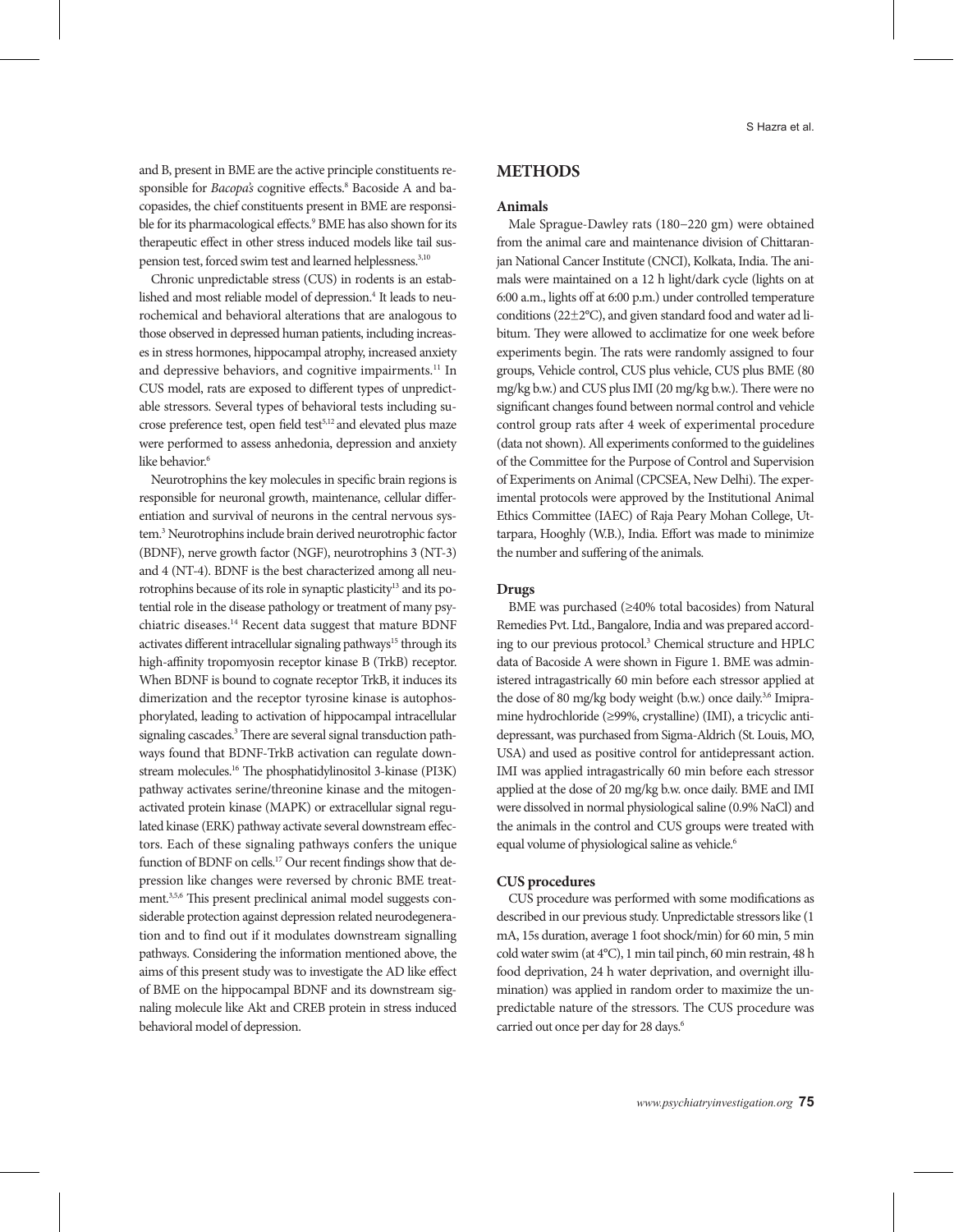## **Sucrose preference test**

First, the rats were trained to adapt to two bottles of sucrose solution (1%, w/v). After that rats were deprived of water and food for 24 h. The rats were given free access to two bottles containing 100 mL of sucrose solution (1%, w/v) and 100 mL of water respectively. After 60 min, the volume of both the consumed sucrose solution and water was measured and recorded.<sup>6</sup>

## **Open field test**

The open-field test was performed as described previously.<sup>6</sup> In brief, apparatus consist of a square wooden arena (100×  $100\times50$  cm) with a black surface covering the inside walls. The floor of the wooden arena was divided equally into 25 squares marked by black lines. The room was kept in a dim light with a video camera placed centrally above the box for recording the events. Each animal was placed in the center of the box and allowed to explore freely for 5 min. The number of crossings and rearing were recorded during the test period. This wooden apparatus was cleaned after every trial.

## **Sample collection**

The rats were sacrificed by decapitation after twenty four hours of the last behavioral test. The whole brain of each rat was rapidly removed and chilled in an ice cold saline solution. Hippocampus were dissected on a cold plate and immediately frozen in liquid nitrogen. The tissue samples were stored at -80°C until assay.

# **Evaluation of BDNF, total & phospho-Akt, total & phospho CREB protein levels in the Hippocampus by Western Blot**

Western blot analysis was performed for BDNF, total and phospho -Akt, total and phospho CREB protein expression as described before.3 Tissues were homogenized in ice-cold lysis buffer (50 mM Tris, pH-8.0 150 mM NaCl, 1% NP-40, 5 mM EDTA, pH-8.0, 1% deoxycholic acid) containing protease cocktail inhibitor (Sigma, St. Louis, MO, USA). Respective protein samples were electrophoresed on 15% (W/V) SDS-polyacrylamide gel (Mini-PROTEAN® tetra cell with mini-trans Blot®, Bio-Rad, USA) and subsequently transferred from gel onto a nitrocellulose membrane (Millipore, USA). The membrane was incubated with fresh blocking buffer (10 mM Tris-HCl, pH-8.0, 150 mM NaCl, 0.05% Tween-20 containing 5% non fat dried milk) for 1h at room temperature and then probed with primary anti-BDNF, anti-Akt (total & phospho) and anti-CREB (total & phospho) and the monoclonal β-actin (Santa Cruz Biotechnology, Inc., USA), at 4°C overnight. Nitrocellulose membranes were washed three times in TBST and incubated in the appropriate HRP conjugated secondary antibody at room temperature for 2 h and washed three times in the TBST

buffer. Immunoreactive bands were visualized by using the ECL substrate solution (Santa Cruz Biotechnology, Inc., USA). The electrophoresis image analysis system (Smartview 2001, S/ N: SV-0002202, Japan) was used for analysis of the optical density (OD) value of each band and normalized against corresponding β-actin band.

## **Statistical analysis**

The Statistical Package for the Social Science (SPSS) 15.0 was utilized for statistical analyses. All data were expressed as mean±SEM and have been statistically analyzed with one way ANOVA followed by Student's t-test. p<0.05 were considered as statistically significant.

## **RESULTS**

## **Sucrose preference test**

One way ANOVA showed significant variation of sucrose consumption  $(F_{3,39}=8.23; p<0.001)$  among all the rat groups due to exposure of four week of CUS along with treatment of BME shown in Figure 2. CUS induced animals consumed significantly less amount of sucrose  $(p<0.05)$  compared to the vehicle controls. Chronic BME treatment of 80 mg/kg significantly increases the sucrose consumption in CUS exposed rats (p<0.05) compared to vehicle treated rats. Administration of 20 mg/kg IMI significantly increased the level of sucrose consumption in CUS exposed rats ( $p$ <0.05). There was no significant difference in the percentage of sucrose consumption among all rats before CUS treatment (data not shown).

## **Open field test**

One way ANOVA indicated significant variation in the locomotor activity i.e. the number of crossing  $[(F_{3,39}=5.69; p<0.001)$ and rearing  $(F_{3,39}=6.32; p<0.001)$ ] in the open field test shown in Figure 3. Further, after exposure of CUS, number of crossing ( $p<0.05$ ) and rearing ( $p<0.05$ ) were significantly decreased in the CUS group rats compared to the vehicle control group rats. Chronic treatment with BME (80 mg/kg b.w.) significantly increased the number of crossing (p<0.05) and rearing (p<0.05) in the open field than the CUS grouped rats. Treatment with IMI (20 mg/kg b.w.) also significantly increased the number of crossing ( $p<0.05$ ) and rearing ( $p<0.05$ ). There were no significant differences found in the number of crossing and rearing among all rats before CUS procedure (data not shown).

# **Effect of BME on BDNF, total & phospho-Akt, total & phospho CREB protein levels in Hippocampus by Western Blot**

One-way ANOVA depicted that BDNF levels significantly differed in the hippocampus ( $F_{3,63}$ =28.09, p<0.001) among all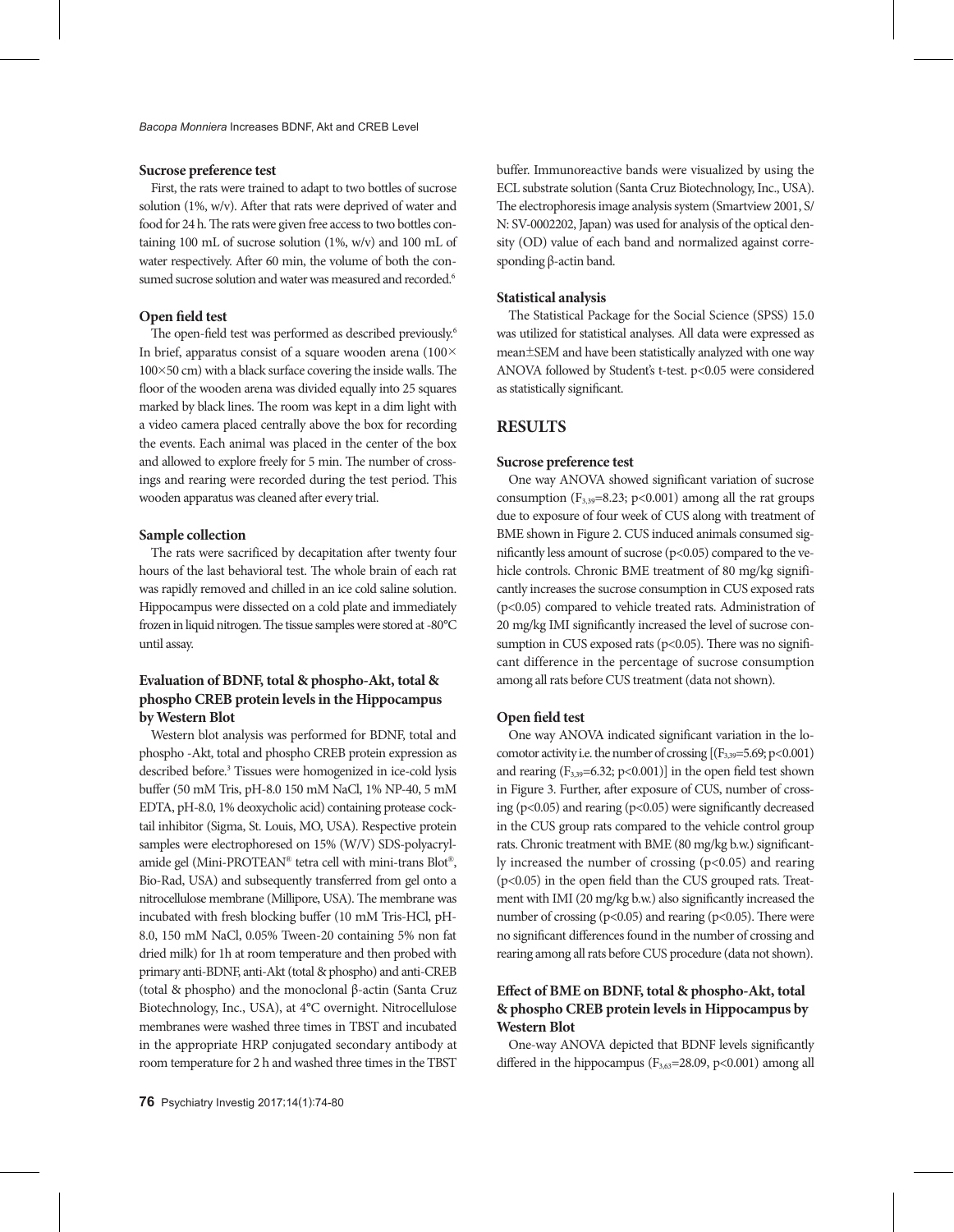

**Figure 1.** Chemical structure and HPLC data of Bacoside A.



**Figure 2.** Effect of BME on percentage of sucrose consumption in CUS exposed rats. Values given are the mean±SEM (N=8).  $*p<0.05$ ,  $tp<0.05$  as compared with the CUS group,  $tp<0.05$ , as compared with the Vehicle control group. VEH: vehicle, CNT: control, CUS: chronic unpredictable stress, BME: Bacopa monnieri extract, IMI: Imipramine.

the rat groups shown in Figure 4. BDNF levels in the hippocampus significantly reduced after CUS procedure in CUS group compared to vehicle control group (p<0.001). Chronic treatment with BME (80 mg/kg b.w.) had significantly increased BDNF level in the hippocampus than CUS group rats (p<0.001), suggesting that BME had a reversing effect on BDNF level in hippocampus. Administration of IMI (20 mg/ kg b.w.) also showed similar effects like BME by increasing BDNF level significantly in hippocampus compared to CUS group rats ( $p<0.001$ ).

One way ANOVA revealed that significant changes of total and phospho-Akt level among all rat groups in hippocampus  $(F_{3,63}=22.81, p<0.001$  and  $F_{3,63}=37.56, p<0.001$  respectively) shown in Figure 5. BDNF levels in the hippo-campus significantly reduced as compared to vehicle control group (p<0.001)



**Figure 3.** Effect of BME on crossing and rearing in the open field test in CUS exposed rats. Values given are the mean±SEM (N=8). \*p<0.05, †p<0.05 as compared with the CUS group, ‡p<0.05 as compared with the vehicle control group. VEH: vehicle, CNT: control, CUS: chronic unpredictable stress, BME: Bacopa monnieri extract, IMI: Imipramine.

after exposure to CUS for 4 weeks. Significant increase of total-Akt (p<0.001) and phospho-Akt (p<0.001) were observed in BME treated rat group than CUS group rats, suggesting that BME had a reversing effect on total and phospho-Akt level in hippocampus. Treatment with IMI (20 mg/kg b.w.) as positive control also showed similar effects like BME by increasing total-Akt ( $p<0.001$ ) and phospho-Akt ( $p<0.001$ ) significantly in hippocampus than CUS group rats. One-way ANOVA indicated that the total-CREB and phospho-CREB level significantly differed in hippocampus among rat groups  $(F_{3,63}=11.52)$ , p<0.001) ( $F_{3,63}$ =6.74, p<0.001) respectively shown in Figure 6. After four weeks of CUS paradigm, total-CREB and phospho-Example 1.1 The UNIC CREAT CREAT CREAT CREAT CREAT A After form weeks of CUS parameter and phospho-CREB level in hippocampus significantly differed on the series of CR (1900) and phospho-care in the open field best in CUS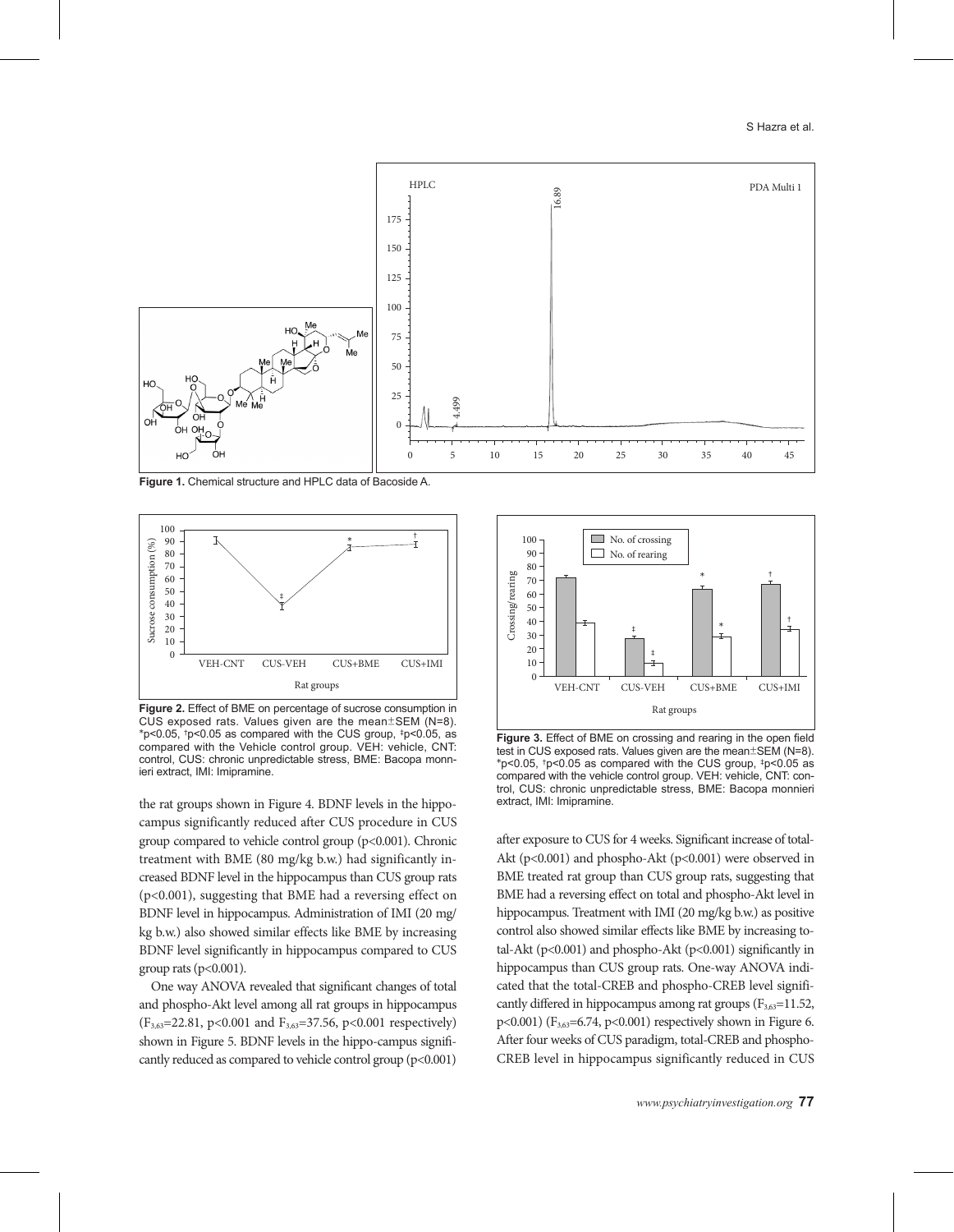

**Figure 4.** Effect of BME on BDNF protein level in the hippocampus of CUS exposed rats. Values given are the mean±SEM (N=8). \*p<0.001, \*p<0.001 as compared with the CUS group, (N=8). \*p<0.001, †p<0.001 as compared with the CUS group, ‡p<0.05 as compared with the vehicle control group. VEH: vehicle, CNT: control, CUS: chronic unpredictable stress, BME: Bacopa monnieri extract, IMI: Imipramine.



**Figure 5.** Effect of BME on total Akt and phospho Akt level in the hippocampus in CUS exposed rats. Values given are the mean±SEM (N=8). \*p<0.001,  $tp<0.001$  as compared with the CUS group,  $tp<$ 0.05 as compared with the vehicle control group. VEH: vehicle, CNT: control, CUS: chronic unpredictable stress, BME: Bacopa monnieri extract.

group compared to vehicle control group (p<0.001). Administration of BME (80 mg/kg b.w.) significantly increased (p<0.001) total-CREB and phospho-CREB level in hippocampus compared to CUS treated rats, that points out BME can reverse CUS induced de crease of total CREB in hippocampus. Administration of IMI (20 mg/ kg b.w.) also showed the similar results like BME in hippocampus (p<0.001).

# **DISCUSSION**

The present study supports pharmacological and biochemi-



**Figure 6.** Effect of BME on total CREB and phospho CREB level in the hippocampus in CUS exposed rats. Values given are the mean±SEM (N=8). \*p<0.001, †p<0.001 as compared with the CUS group, ‡p<0.05 as compared with the vehicle control group. VEH: vehicle, CNT: control, CUS: chronic unpredictable stress, BME: Bacopa monnieri extract, IMI: Imipramine.

cal evidences for the antidepressant like effects of BME. Chronic administration of BME (80 mg/kg b.w.) reverses all the behavioral changes that occurred due to CUS and restored BDNF, T-Akt, P-Akt, T-CREB and P-CREB protein levels in the hippocampus. IMI, a tricyclic antidepressant was used as a positive control. CUS induced depression has been widely accepted for investigating the pathophysiology of depression.<sup>11</sup> Several studies pointed out that CUS can induce long term behavioural alterations that are similar with the symptoms of clinical depression.18 Hence, CUS causes depression like changes in animal models that can be used to evaluate the efficacy of BME through behavioural tests including the sucrose preference tests, open field tests etc.19,20 Anhedonia was assessed by sucrose preference test and rats showed more saccharin solution preference after treatment with BME (80 mg/kg b.w.).<sup>11</sup> Behavioral alternations were found in rats after 28 days of CUS exposure in a novel open field test. After CUS exposure, locomotor activities were decreased in CUS grouped rats compared to vehicle controls in the open field test that specifies certain refractory depression.4 Chronic administration of BME (80 mg/kg b.w.) significantly altered this behavior indicating antidepressant like activity.<sup>6</sup>

Hippocampus is a part of key limbic region of brain that structurally and functionally affected by stress.<sup>3</sup> Several experiments revealed certain relations between MDD and neuronal atrophy in the hippocampus.<sup>21</sup> Hippocampus is critically involved in the regulation of mood and memory.<sup>3</sup> Stress causes reduction in hippocampal volume in depressed patients.<sup>22</sup> The hippocampus receives signal from the hypothalamic-pituitary-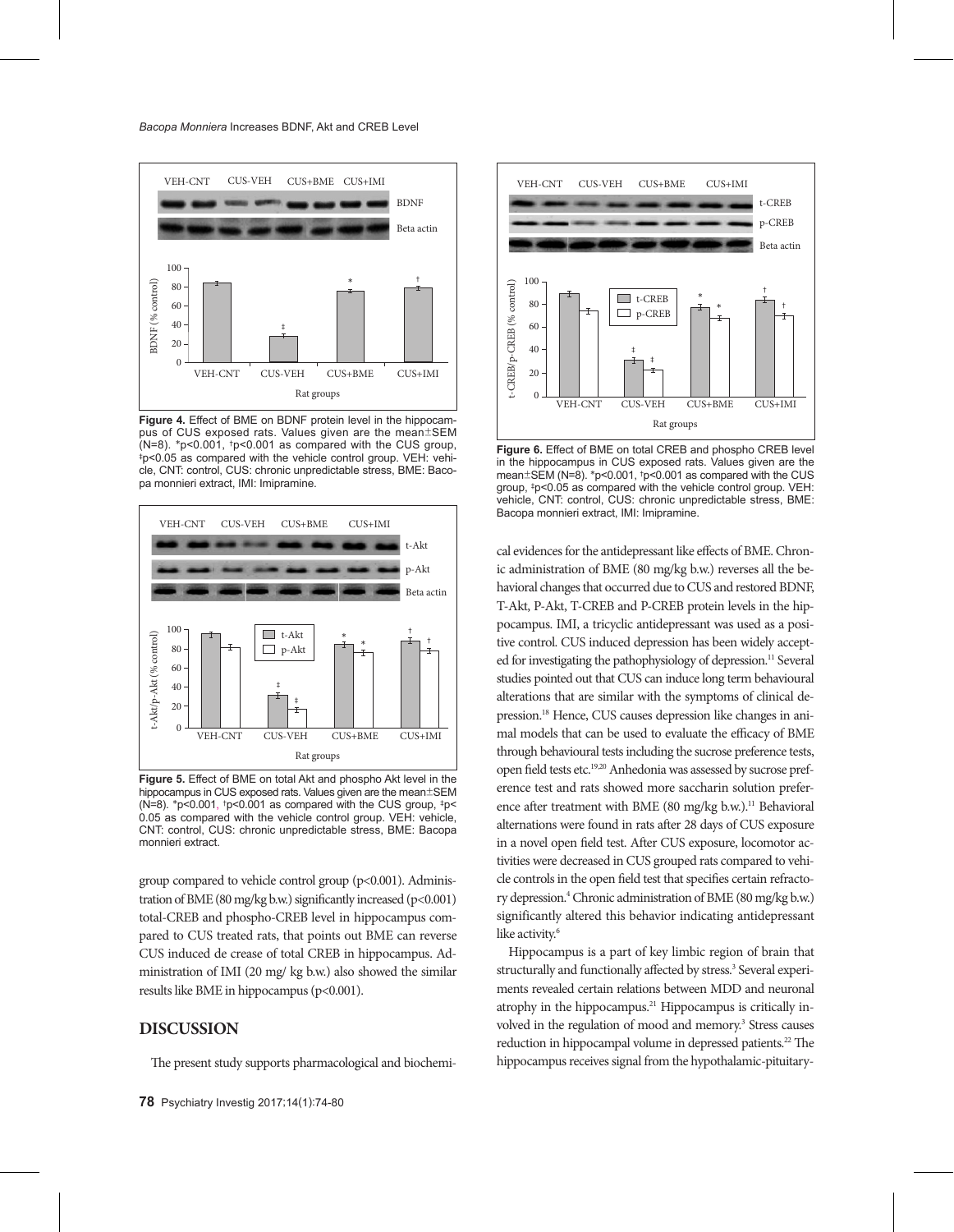adrenal (HPA) axis that modulates stress responses.<sup>23</sup> It was observed in post-mortem tissues from suicide victims or MDD patients, that BDNF and TrkB levels are decreased in the hippocampus.<sup>24</sup> BDNF modulates neuronal plasticity, inhibits cell death cascades and increases the cell survival proteins.25,26 Infusion of BDNF into the midbrain, ventricles, or regions of the hippocampus results in increased antidepressant like behaviour.<sup>27</sup> Several studies provide evidence for the role of BDNF in depression and indicated the up regulation of BDNF expression, may contribute to the action of antidepressants.<sup>4</sup> In addition, studies in live patients indicate that serum levels of BDNF are normalized in patients suffering from depression after long-term antidepressant treatment<sup>14</sup> though they have various side effects.<sup>4</sup> Hence, BDNF can be considered as an important marker in the development and treatment of depression. The present study corroborated with our previous findings and shows that 28 days of CUS exposure significantly decreases BDNF protein levels in the hippocampus while chronic treatment with antidepressant drug inhibits the reuptake of serotonin in the central nervous system. Chronic administration of imipramine hydrochloride or BME show similar results which further indicate that BME can act as an antidepressant. Since we could not measure the active principal in the blood and considered as a limitation of the study.

When BDNF is bound to its cognate receptor TrkB, it induces its dimerization and the receptor tyrosine kinase is autophosphorylated, leading to activation of intracellular signalling cascades.28 There are at least three signal transduction pathways that BDNF-TrkB activation can regulate. The phospholipase C-γ (PLC-γ) pathway that leads to activation of protein kinase C, the phosphatidylinositol 3-kinase (PI3K) pathway that activates serine/threonine kinase of Akt, and the mitogenactivated protein kinase (MAPK) or extracellular signal related kinase (ERK) pathway that activates downstream effectors like CREB.16 The activation of Akt leads to the phosphorylation of GSK3β, which is active in resting cells, but is inactivated by the phosphorylation. The GSK3β has been linked to the regulation of an assembly of transcription factors, including CREB.17 In addition, the PI3K/AKT/GSK3β pathways have also emerged as important regulators of depression. The action of BDNF signalling occurs through TrkB-mediated CREB activation, which binds to cAMP response element sites in the BDNF promoter to enhance gene transcription.<sup>29</sup> Several studies showed recently that the ERK activation is necessary to induce sustained and neuronal activity-dependent CREB phosphorylation. CREB is a critical point of convergence in the signalling pathways regulating neuronal plasticity.30,31 The present study is consistent with our recent publication from our laboratory which showed that CUS can cause changes in behavioural pattern among rats. It also showed that due to exposure of CUS,

the significant changes have been found in the corticosterone levels, ratio of adrenal gland versus body weight, neurotrophin levels in hippocampus and PFC brain region (BDNF and NGF), Trk B (cognate receptor of BDNF) levels, ERK 1/2 and phospho ERK 1/2 levels. Chronic treatment with BME reverted back those changes significantly<sup>3,5,6</sup> and suggests the common intracellular pathway for mechanism of antidepressant drug action.32 Thus BDNF could protect neurodegeneration through increasing the levels of BDNF, Akt and CREB in the hippocampus.

The present study indicates that chronic administration of BME is able to produce an antidepressant like effect in the CUS induced depression in rats. Furthermore, chronic treatment with BME was effective in reversing the anhedonic and locomotor behaviour in the open field test. These responses may be associated with modulation of signalling pathways linked with BDNF, Akt and CREB. Finally, our results indicate that BME could be an attractive neuro-pharmacological agent for the treatment of neuropsychiatric disorders. The antidepressant effect of BME may be beneficial as a therapy for anxiety and depression. Thus, our results fortify the ethnopharmacological importance of BME in psychiatric disorders like anxiety and MDD. However, more experiment and detailed analysis is required for definitive conclusion.

#### Acknowledgments

Special thanks to the Head of the Department of Zoology, University of Calcutta and Raja Peary Mohan College, Uttarpara, Hooghly (W.B.), and School of Life Sciences, JNU for providing infrastructural facilities. We thank our research guide for his timely help, giving outstanding ideas and encouragement to carry on this research work successfully. This work was financially supported by grant from LSRB/ DRDO (Ministry of Defense, Govt. of India) [DLS/81/48222/LSRB-246/EPB/2012] and DST PURSE-II (Govt. of India).

#### **REFERENCES**

- 1. Shelton RC. The molecular neurobiology of depression. Psychiatr Clin North Am 2007;30:1-11.
- 2. Kessler RC, Chiu WT, Demler O, Merikangas KR, Walters EE. Prevalence, severity, and comorbidity of 12-month DSM-IV disorders in the National Comorbidity Survey Replication. Arch Gen Psychiatry 2005; 62:617-627.
- 3. Banerjee R, Hazra S, Ghosh AK, Mondal AC. Chronic administration of bacopa monniera increases BDNF protein and mRNA expressions: a study in chronic unpredictable stress induced animal model of depression. Psychiatry Investig 2014;11:297-306.
- 4. Mao QQ, Huang Z, Zhong XM, Feng CR, Pan AJ, Li ZY, et al. Effects of SYJN, a Chinese herbal formula, on chronic unpredictable stress-induced changes in behavior and brain BDNF in rats. J Ethnopharmacol 2010;128:336-341.
- 5. Hazra S, Kumar S, Banerjee R, Banerjee RP, Mondal AC. Bacopa monniera treatment reverses chronic unpredictable stress induced depressive like behavior by increasing expression of neurotrophins in rat brain. RJPBCS 2013;4:775-786.
- 6. Hazra S, Kumar S, Saha GK, Mondal AC. Chronic administration of bacopa monniera alleviates depressive like behavior and increases the